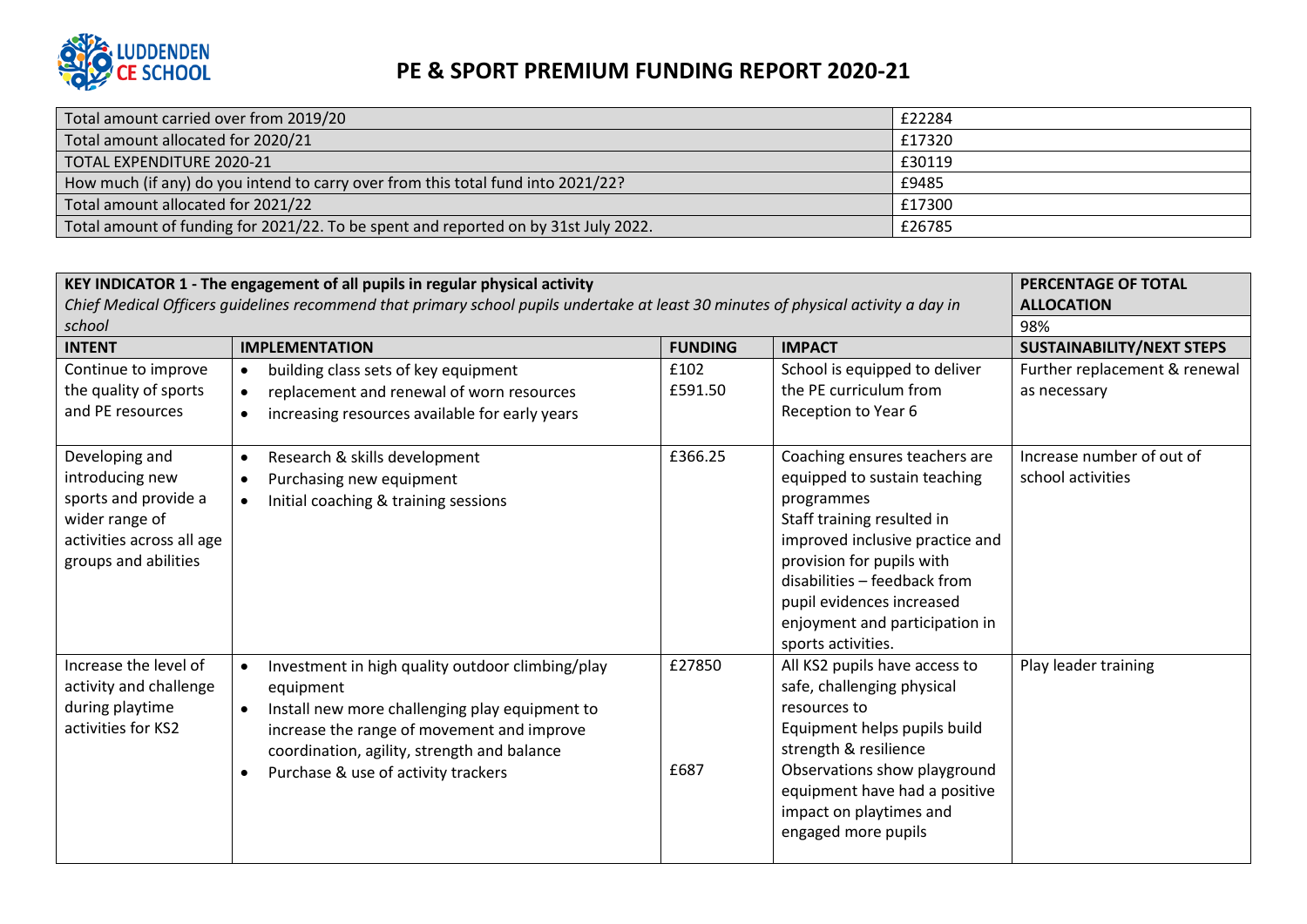

| Include a wider variety | Increase number of bikes, trikes, ride-ons etc.      | £687 as | Equipment well-used by all   |  |
|-------------------------|------------------------------------------------------|---------|------------------------------|--|
| of physical             | Purchase & use of activity trackers                  | above   | pupils and supports physical |  |
| development             |                                                      |         | development needs of         |  |
| opportunities in Early  |                                                      |         | vulnerable pupils (AATR)     |  |
| years and KS1           |                                                      |         |                              |  |
| Continue to support     | Increase access to outdoor play to combat time spent | £212.10 | Equipment well-used by all   |  |
| physical development    | indoors during lockdown                              |         | pupils and supports physical |  |
| of KS1 pupils           |                                                      |         | development needs of         |  |
|                         |                                                      |         | vulnerable pupils (AATR)     |  |
|                         |                                                      |         |                              |  |

| KEY INDICATOR 2 - The profile of PESSPA being raised across the school as a tool for whole school improvement |                                                                                                      |                | PERCENTAGE OF TOTAL<br><b>ALLOCATION</b>                                                                                                                                  |                                                                                                                                                                                                            |
|---------------------------------------------------------------------------------------------------------------|------------------------------------------------------------------------------------------------------|----------------|---------------------------------------------------------------------------------------------------------------------------------------------------------------------------|------------------------------------------------------------------------------------------------------------------------------------------------------------------------------------------------------------|
|                                                                                                               |                                                                                                      |                |                                                                                                                                                                           | None required                                                                                                                                                                                              |
| <b>INTENT</b>                                                                                                 | <b>IMPLEMENTATION</b>                                                                                | <b>FUNDING</b> | <b>IMPACT</b>                                                                                                                                                             | <b>SUSTAINABILITY/NEXT STEPS</b>                                                                                                                                                                           |
| Continue to develop a<br>rich and broad PE<br>curriculum                                                      | Leadership release for PE lead monitoring                                                            |                | PE lead continues to train new<br>staff<br>Curriculum map ensures<br>breath, balance and                                                                                  | <b>Active School Trailblazer status</b>                                                                                                                                                                    |
|                                                                                                               |                                                                                                      |                | sustainability                                                                                                                                                            |                                                                                                                                                                                                            |
| <b>Encouraging pupils</b><br>and families to lead<br>healthy lifestyles                                       | Share information and signposting activities via the<br>newsletter and website                       |                | Increased physical activity<br>promotes pupil well being                                                                                                                  | Develop social media presence                                                                                                                                                                              |
| Habitual activity<br>introduced via after<br>school club                                                      | Gardening club during Summer term                                                                    |                | Helps promote pupils mental<br>well being and being active<br>outside<br>All children have enjoyed<br>seeing<br>plants/flowers/vegetables grow<br>at break and lunchtimes | Continue this year and<br>encourage classes to get<br>involved with different areas of<br>school environment<br>Promote habitual activities on<br>homework grids - housework,<br>walking stairs, gardening |
| Sign up for Active<br>Schools                                                                                 | Signed up and received some initial training in Summer<br>term on how to keep the school more active |                | Created awareness amongst<br>staff of Active Schools<br>programme                                                                                                         | Plan and put into action how to<br>make our school more Active in<br>2021-22                                                                                                                               |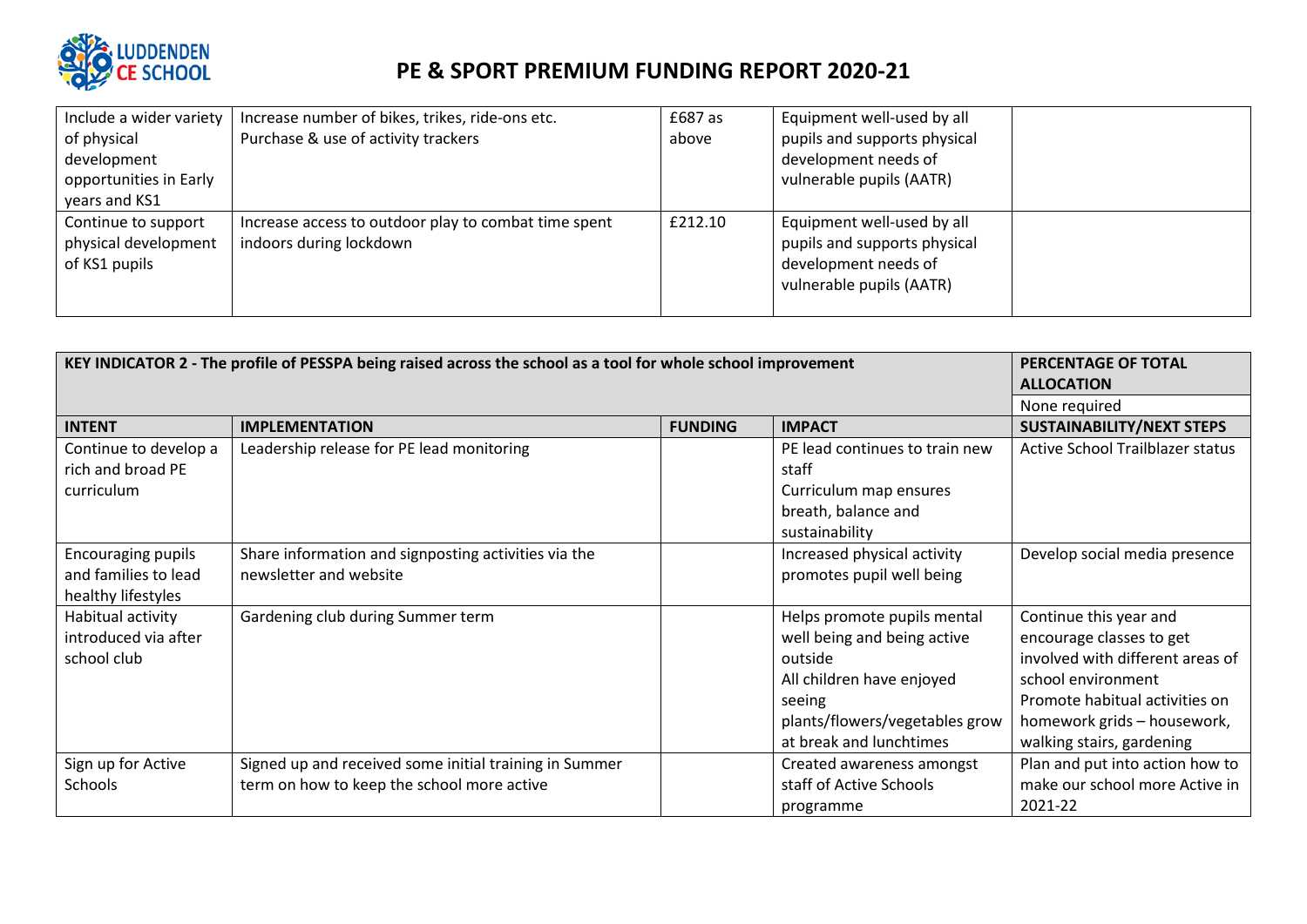

| KEY INDICATOR 3 - Increased confidence, knowledge and skills of all staff in teaching PE and sport | <b>PERCENTAGE OF TOTAL</b><br><b>ALLOCATION</b>            |                |                                  |                                  |
|----------------------------------------------------------------------------------------------------|------------------------------------------------------------|----------------|----------------------------------|----------------------------------|
|                                                                                                    | 1%                                                         |                |                                  |                                  |
| <b>INTENT</b>                                                                                      | <b>IMPLEMENTATION</b>                                      | <b>FUNDING</b> | <b>IMPACT</b>                    | <b>SUSTAINABILITY/NEXT STEPS</b> |
| Continue to                                                                                        | Staff training.                                            |                | All classes delivering 'Real PE' | Continue monitoring and offer    |
| implement the 'real                                                                                | Regular monitoring                                         |                | PE leader has supported staff in | support/training (especially for |
| PE' whole school                                                                                   | PE lead meeting with Real PE coordinator                   |                | delivery of PE curriculum        | new staff)                       |
| scheme                                                                                             |                                                            |                | Monitoring shows Real PE has     |                                  |
|                                                                                                    |                                                            |                | enhanced the quality of PE       |                                  |
|                                                                                                    |                                                            |                | teaching                         |                                  |
|                                                                                                    |                                                            |                |                                  |                                  |
| Develop and embed                                                                                  | PE lead starting to monitor who is logging on to use       | £245           | Monitoring shows use of          | Continue to monitor and reflect  |
| use of 'Jasmine'                                                                                   | Jasmine                                                    |                | Jasmine has enhanced the         | as a staff on effectiveness      |
|                                                                                                    |                                                            |                | quality of PE teaching           |                                  |
|                                                                                                    |                                                            |                |                                  |                                  |
| Staff understand and                                                                               | Initial staff training                                     |                | School achieves Active School    | Follow through with Active       |
| engage with Active                                                                                 | Assessed what we were doing well and next steps to         |                | Trailblazer status               | Schools Plan                     |
| <b>Schools Programme</b>                                                                           | become more active over the next year                      |                |                                  |                                  |
| PE lead provides                                                                                   | 'Let's catch up about PE' remote CPD by Calderdale Council |                | Clear next steps for PE in our   | Sign up for future courses for   |
|                                                                                                    | School Effectiveness Service with other PE leads March     |                | school                           | PE lead                          |
|                                                                                                    | 2021                                                       |                |                                  |                                  |

| KEY INDICATOR 4 - Broader experience of a range of sports and activities offered to all pupils | PERCENTAGE OF TOTAL<br><b>ALLOCATION</b>                |                |                                  |                                  |
|------------------------------------------------------------------------------------------------|---------------------------------------------------------|----------------|----------------------------------|----------------------------------|
|                                                                                                | 1%                                                      |                |                                  |                                  |
| <b>INTENT</b>                                                                                  | <b>IMPLEMENTATION</b>                                   | <b>FUNDING</b> | <b>IMPACT</b>                    | <b>SUSTAINABILITY/NEXT STEPS</b> |
| Use of online                                                                                  | Daily 'workout' sessions                                | £245 as        | Children and staff had access to | Consider Real Gym                |
| resources                                                                                      | Cosmic Yoga                                             | above          | online resources during          |                                  |
|                                                                                                | Go noodle                                               |                | lockdown and beyond              |                                  |
|                                                                                                | Jasmine                                                 |                |                                  |                                  |
|                                                                                                |                                                         |                |                                  |                                  |
| Continue to extend                                                                             | Involvement of SEND pupil in Hannah Cockroft visit      | £64.95         | Huge impact on individual and    | Develop links with neighbour     |
| range of SEND                                                                                  | Present positive images of the sporting achievements of |                | would be beneficial to keep up   | school                           |
| inclusive sports                                                                               | people with disabilities                                |                | with events for children with    |                                  |
|                                                                                                | Purchase resources                                      |                | <b>SEND</b>                      |                                  |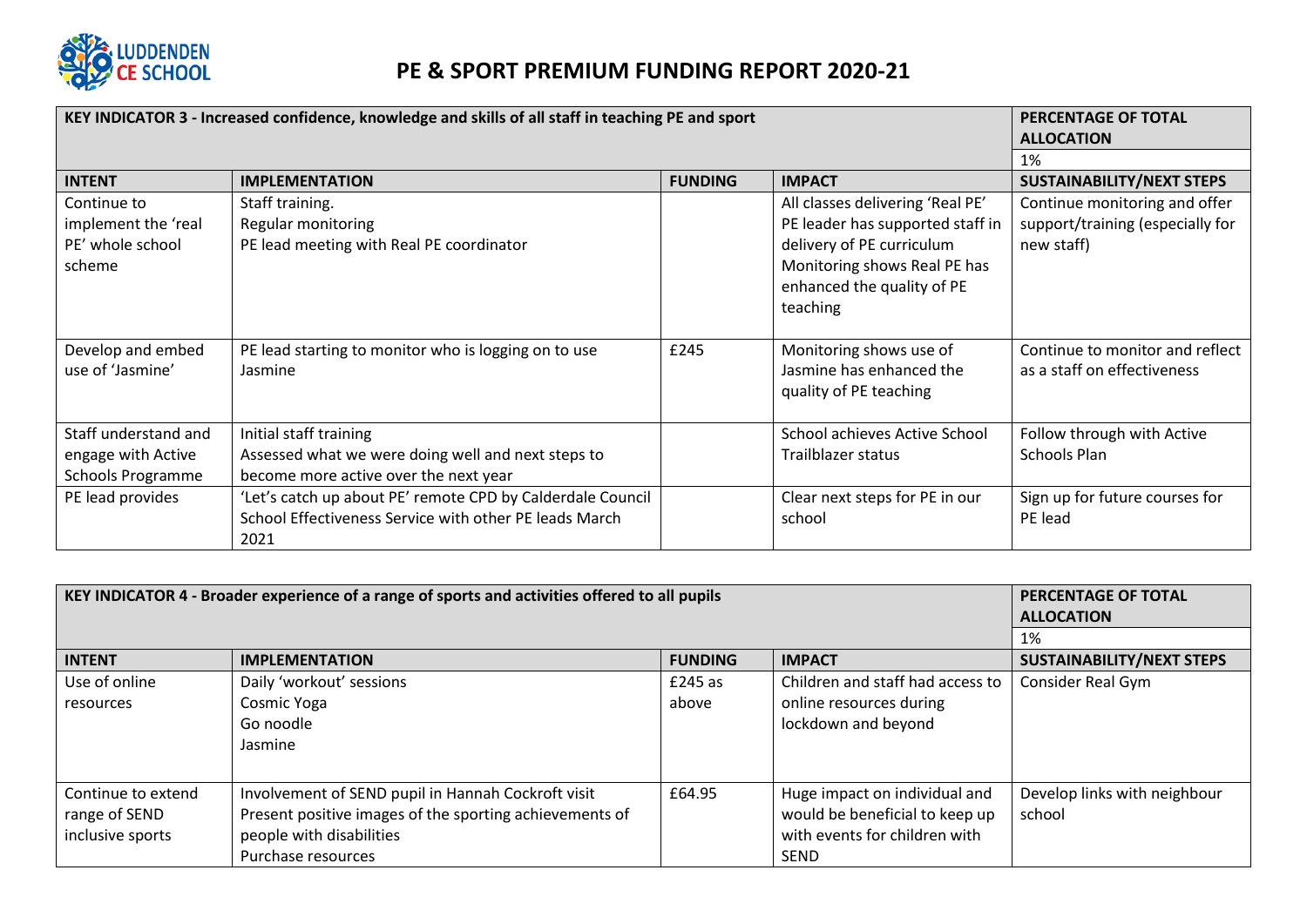

|                       |                                                      | Local sporting role model was<br>researched about during local<br>study on heroes | Continue to seek out SEND<br>sporting events for children<br>with our SEN lead |
|-----------------------|------------------------------------------------------|-----------------------------------------------------------------------------------|--------------------------------------------------------------------------------|
| Ensure physical       | Use of Oak Academy Resources                         | Helped give parents and                                                           | Monitor and assess how                                                         |
| activity is part of   | Joe Wicks was recommended as a daily workout and was | children opportunity to take                                                      | children have been affected                                                    |
| remote learning offer | done at school, and via remote learning daily during | part in physical exercises                                                        | upon return and formulate a                                                    |
|                       | lockdown                                             | beyond what they were already                                                     | plan for recovery in the                                                       |
|                       |                                                      | doing during lockdown                                                             | curriculum                                                                     |

| KEY INDICATOR 5 - Increased participation in competitive sport                                     | <b>PERCENTAGE OF TOTAL</b>                                 |                |                                  |                                  |
|----------------------------------------------------------------------------------------------------|------------------------------------------------------------|----------------|----------------------------------|----------------------------------|
| NOTE - External involvement & participation in competitive sports has been limited due to Covid-19 | <b>ALLOCATION</b>                                          |                |                                  |                                  |
|                                                                                                    |                                                            |                |                                  | None required                    |
| <b>INTENT</b>                                                                                      | <b>IMPLEMENTATION</b>                                      | <b>FUNDING</b> | <b>IMPACT</b>                    | <b>SUSTAINABILITY/NEXT STEPS</b> |
| Compete in teams                                                                                   | Planning, delivery & participation in whole school Sports  |                | Whole school involved in multi-  | Invite parents next year if      |
| during Sports Day                                                                                  | day                                                        |                | skills sports day. Y6 developed  | possible                         |
|                                                                                                    |                                                            |                | sports leadership skills through | Discuss in staff meetings in     |
|                                                                                                    |                                                            |                | involvement in organising event  | Spring 2 to plan out events to   |
|                                                                                                    |                                                            |                |                                  | rehearse in Summer term          |
|                                                                                                    |                                                            |                |                                  | during PE lessons                |
| During PE lessons                                                                                  | Emphasis on improving own performances                     |                | Children began to improve        | Continue to focus on team        |
| include competition                                                                                | Go back to playing team games and competing in bubbles     |                | working in teams once again      | games and improving own          |
|                                                                                                    | against each other                                         |                | and working cohesively to try    | performances this year           |
|                                                                                                    |                                                            |                | to win                           |                                  |
| Experts to help                                                                                    | Use of positive role models                                |                | Exposure to professional         | Book external cricket coach for  |
| promote competitive                                                                                |                                                            |                | sportspeople engaged and         | Year 6 and potentially after     |
| sports within school                                                                               |                                                            |                | motivated children to            | school club                      |
|                                                                                                    |                                                            |                | participate in sport             | Train up 30 children to become   |
|                                                                                                    |                                                            |                |                                  | play leaders and positive role   |
|                                                                                                    |                                                            |                |                                  | models on the playground         |
| Make children aware                                                                                | Learning about the Olympics & Paralympics                  |                | Children are aware of both       | Continue to promote other        |
| of Worldwide Sporting                                                                              | Hannah Cockroft visited and is a Paralympic local hero who |                | <b>Olympic and Paralympic</b>    | sporting competitive events on   |
| Competitions                                                                                       | helps promote not only the Olympics but Paralympics in     |                | sporting competitions            | TV and news as well as other     |
|                                                                                                    | school                                                     |                |                                  | sporting heroes                  |